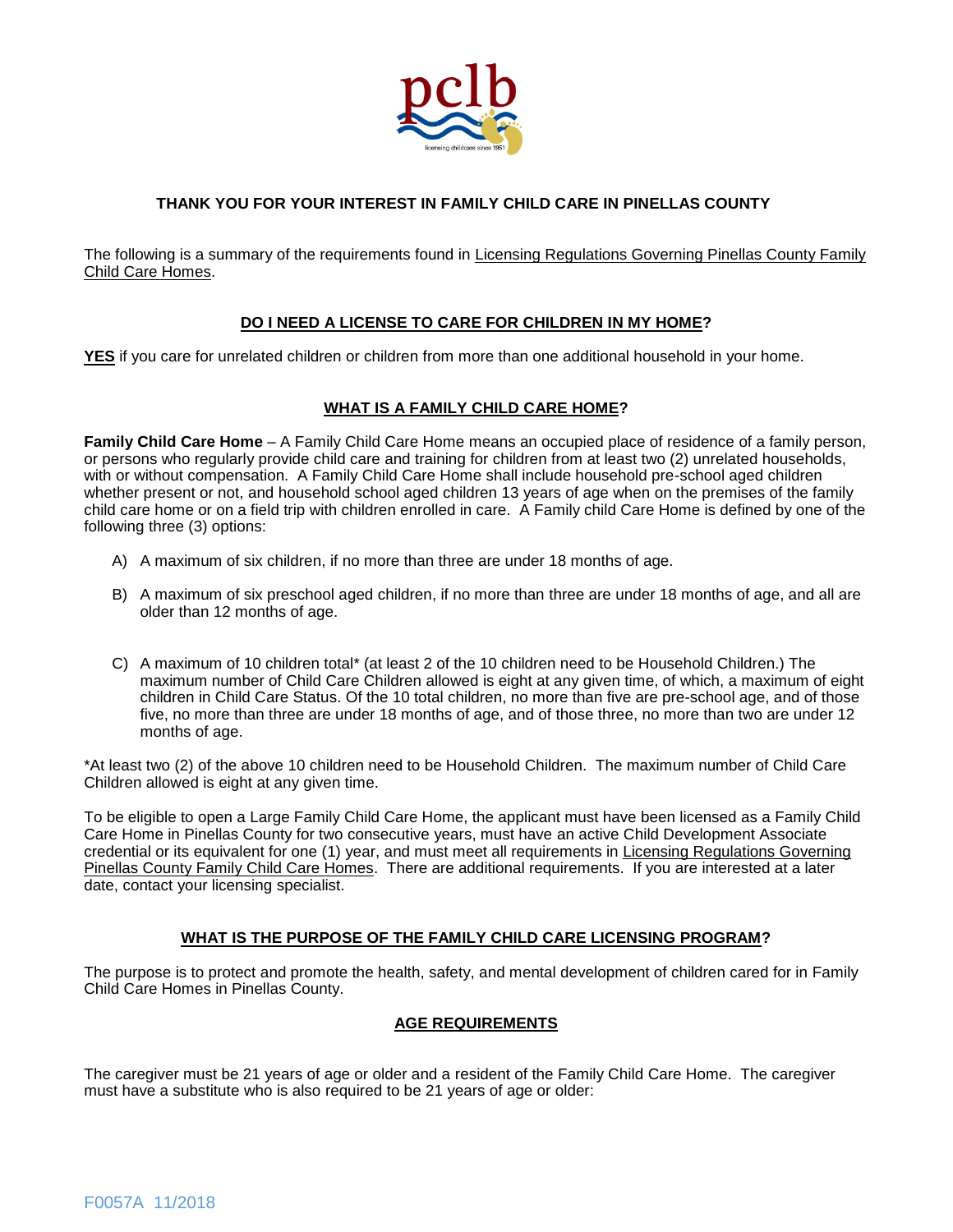## **QUALIFICATIONS FOR LICENSURE**

All licensed family child care providers and substitutes must be of good moral character as determined through screening and background checks facilitated through our office. Members of the family child care provider's family including children 12 years of age and older, any person(s) residing in the home, and substitutes and employees are considered personnel and must be screened in the same manner as the Family Child Care provider.

Good moral character is determined in part by the following records check:

- 1. A federal criminal records check which requires the submission of fingerprints and clearance prior to receiving a temporary permit and every five years thereafter.<br>2. Submission of the Central Abuse Hotline Record
- 2. Submission of the Central Abuse Hotline Record Search form and clearance prior to receiving a temporary permit and annually thereafter.
- 3. Household members between the ages of 12-17 are not required to be fingerprinted but must be screened for delinquency records through the Central Abuse Hotline Record Search form and through a Florida Department of Law Enforcement Criminal Records.

#### **If you or any household member has been found guilty, regardless of adjudication, of any of the following crimes you may be disqualified from being a caregiver. Please call the License Board office if specific information is needed.**

| Sections:           | 393.135       | relating to sexual misconduct with certain developmentally disabled clients and reporting of such sexual misconduct |
|---------------------|---------------|---------------------------------------------------------------------------------------------------------------------|
|                     | 394.4593      | relating to sexual misconduct with certain mental health patients and reporting of such sexual misconduct           |
|                     | 415.111       | relating to adult abuse, neglect, or exploitation of aged persons or disabled adults                                |
|                     | 741.30        | relating to domestic violence and injunction for protection (defined in 741.28) means any assault,                  |
|                     |               | aggravated assault, battery, aggravated battery, sexual assault, sexual battery, stalking, aggravated               |
|                     |               | stalking, kidnapping, false imprisonment, etc., of a family or household member.                                    |
|                     | 782.04        | relating to murder                                                                                                  |
|                     | 782.07        | relating to manslaughter, aggravated manslaughter of an elderly person or disabled adult, or aggravated             |
|                     |               | manslaughter of a child                                                                                             |
|                     | 782.071       | relating to vehicular homicide                                                                                      |
|                     | 782.09        |                                                                                                                     |
|                     | 784.011       | relating to killing an unborn quick child by injury to the mother                                                   |
|                     | 784.021       | relating to assault, if the victim of the offense was a minor                                                       |
|                     | 784.03        | relating to aggravated assault                                                                                      |
|                     |               | relating to battery, if the victim of offense was a minor                                                           |
|                     | 784.045       | relating to aggravated battery                                                                                      |
|                     | 784.075       | relating to battery on a detention or commitment facility staff                                                     |
|                     | 787.01        | relating to kidnapping                                                                                              |
|                     | 787.02        | relating to false imprisonment                                                                                      |
|                     | 787.04(2)     | relating to taking, enticing, or removing a child beyond the state limits with criminal intent                      |
|                     |               | pending custody proceedings                                                                                         |
|                     | 787.04(3)     | relating to carrying a child beyond the state lines with criminal intent to avoid producing a                       |
|                     |               | child at a custody hearing or delivering the child to the designated person                                         |
|                     | 790.115(1)    | relating to exhibiting firearms or weapons within 1,000 feet of a school                                            |
|                     | 790.115(2)(b) | relating to possessing an electric weapon or device, destructive device, or other weapib on school property         |
|                     | 794.011       | relating to sexual battery                                                                                          |
| Former <sub>s</sub> | 794.041       | relating to prohibited acts of persons in familial or custodial authority                                           |
| Chapter:            | 796           | relating to prostitution                                                                                            |
| Section:            | 798.02        | relating to lewd and lascivious behavior                                                                            |
| Chapter:            | 800           | relating to lewdness and indecent exposure                                                                          |
| Section:            | 806.01        | relating to arson                                                                                                   |
| Chapter:            | 812           | relating to theft, robbery and related crimes, if the offense is a felony                                           |
| Sections:           | 817.563       | relating to fraudulent sale of controlled substances, if the offense was a felony                                   |
|                     | 825.102       | relating to abuse, aggravated abuse, or neglect of an elderly person or disabled adult                              |
|                     | 825.1025      | relating to lewd or lascivious offenses committed upon or in the presence of an elderly person or disabled          |
|                     |               | adult                                                                                                               |
|                     | 825.103       | relating to exploitation of an elderly person or disabled adult, if the offense was a felony                        |
|                     | 826.04        | relating to incest                                                                                                  |
|                     | 827.03        | relating to child abuse, aggravated child abuse, or neglect of a child                                              |
|                     | 827.04        | relating to contributing to the delinquency or dependency of a child                                                |
| Former s            | 827.05        | relating to negligent treatment of children                                                                         |
|                     | 827.071       | relating to sexual performance by a child                                                                           |
|                     | 843.01        | relating to resisting arrest with violence                                                                          |
|                     | 843.025       | relating to depriving a law enforcement, correctional, or correctional probation officer means of protection or     |
|                     |               | communication                                                                                                       |
| Sections:           | 843.12        |                                                                                                                     |
|                     | 843.13        | relating to aiding in an escape                                                                                     |
|                     |               | relating to aiding in the escape of juvenile inmates in correctional institution                                    |
| Chapters:           | 847           | relating obscene literature                                                                                         |
|                     | 874.05(1)     | relating to encouraging or recruiting another to join a criminal gang                                               |
|                     | 893           | relating to drug abuse prevention and control, only if the offense was a felony or if any other person              |
|                     |               | involved in the offense was a minor                                                                                 |
|                     | 916.1075      | relating to sexual misconduct with certain forensic clients and reporting of such sexual conduct                    |
|                     | 944.35(3)     | relating to inflicting cruel or inhuman treatment on an inmate resulting in great bodily harm                       |
|                     | 944.46        | relating to harboring, concealing, or aiding an escaped prisoner                                                    |
|                     | 944.47        | relating to introduction of contraband into a correctional facility                                                 |
|                     | 985.4045      | relating to sexual misconduct in juvenile justice programs                                                          |
|                     | 985.4046      | relating to contraband introduced into detention facilities                                                         |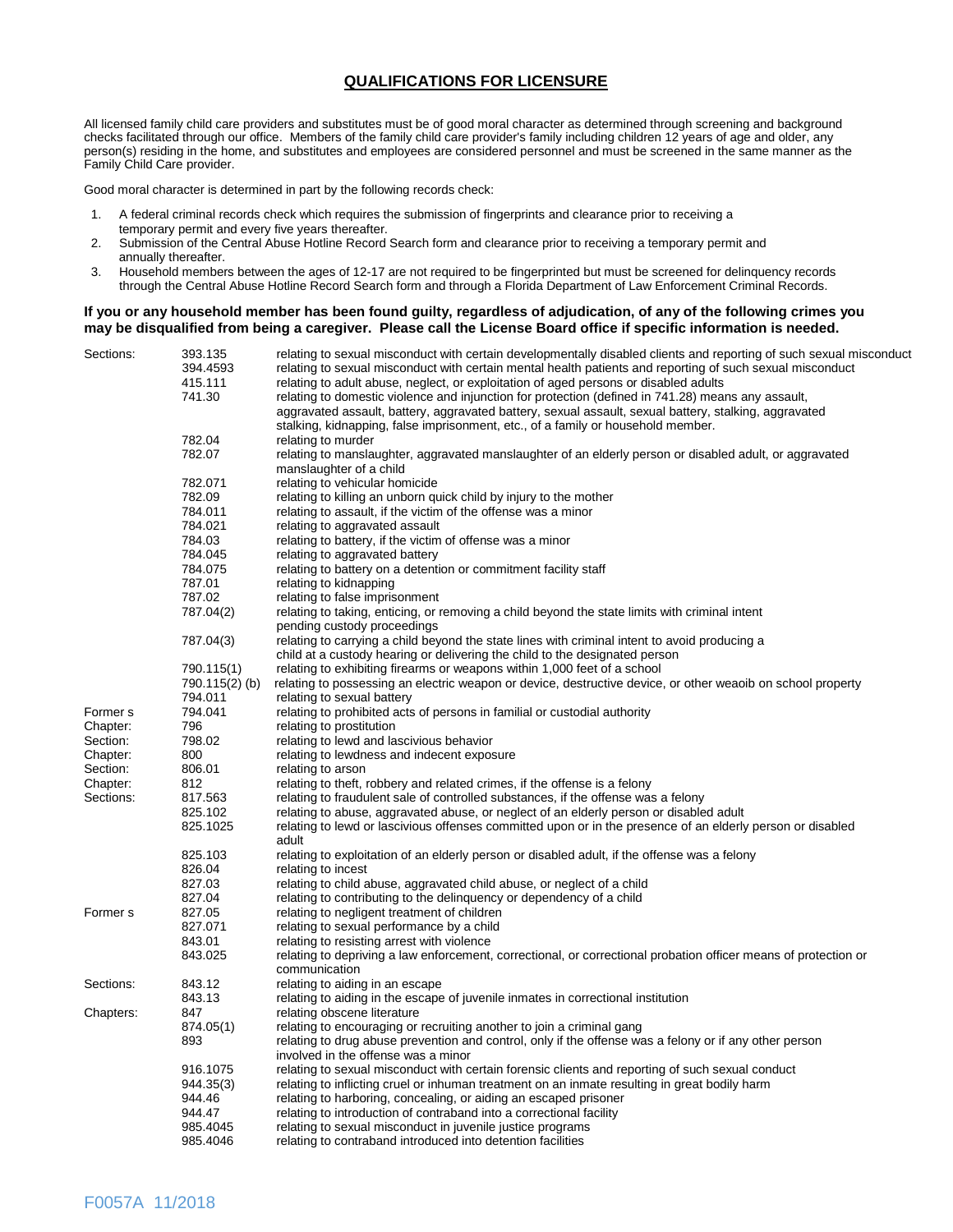### **FAMILY CHILD CARE PERSONNEL INFORMATION**

1. Have you ever had a license denied, revoked, or suspended in any state or jurisdiction or been the subject of disciplinary action or been fined while operating a Family Child Care Home or other child care facility?<br>Yes

Yes No

2. To the best of your knowledge and belief, have any of the members of your household ages 12 years and older or your substitute been convicted of any of the disqualifying acts or offenses listed on the previous page?

Yes No

3. Are you or any household member or your substitute currently the subject of an investigation by the Department of Children and Family Services or any law enforcement agency? Yes No

If you answered yes to any of the above questions, please call the License Board office and ask to speak with a licensing specialist.